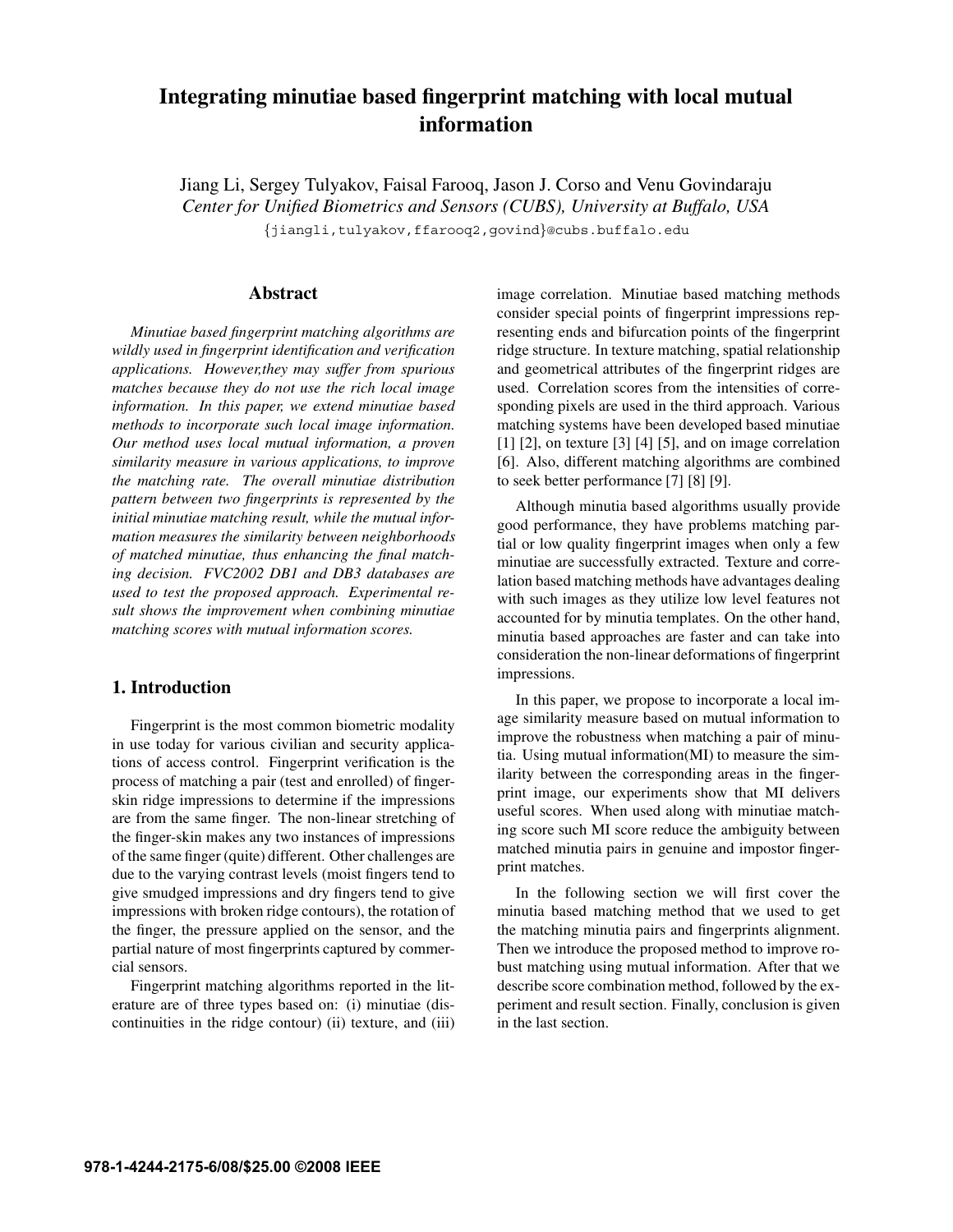## **2. Minutiae based fingerprint matching**

Most of the current fingerprint matching systems are based on minutiae extraction and minutiae matching. A standard minutiae matching system is composed of fingerprint image preprocessing, fingerprint image enhancement, minutiae feature extraction and matching. The preprocessing and enhancement steps reduce image noise and enhance the ridge information, partitioning the given image into regions that are composed of the fingerprint ridges and background area. Minutiae can be extracted from binarized fingerprint image or from gray-scale image directly.

Jea et al.[10] proposed a multi-path matching system based on the secondary features, which are the five element tuples extracted from each minutiae and its two nearest neighbors. Heuristic rules are used to get the matching score for final decision. Based on this work, we will introduce our correlation methods in next section, and show the improvement made in result section when it is combined with this minutia matching system.

# **3. Improving match robustness with local mutual information**

Since mutual information was first introduced, it has become one of the most used similarity measure in many researches, over other measures like SAD, SSD, NCC etc. It is empirically found by various researchers to be more robust when there can be deformations in the region and varying lighting conditions across the images.

## **3.1 Mutual information**

Based on the research that has been done for image registration dates back to 1990's [11] [12], mutual information was first introduced for medical image registration by Collignon et al.[13] and Viola et al.[14]. Given two images A and B, the mutual information between A and B can be defined as follows:

$$
I(A, B) = H(B) - H(B|A)
$$
 (1)

$$
I(A, B) = H(A) - H(A|B)
$$
 (2)

$$
I(A, B) = H(A) + H(B) - H(A, B)
$$
 (3)

where  $H(A)$  and  $H(B)$  are the Shannon entropy of image A and B,  $H(B|A)$  is the conditional entropy of B given A, it is based on the conditional probability  $p(b|a)$ , represents the chance of grey value b in image B

given that the corresponding pixel in A has grey value a. Given the marginal probability distributions  $p(a)$   $p(b)$ of A and B, and the joint probability distribution  $p(a, b)$ of A and B, according to the Kullback-Leibler distance that is defined between two distributions, the mutual information between A and B can be defined as :

$$
I(A, B) = \sum_{a,b} p(a, b) \log \frac{p(a, b)}{p(a)p(b)}
$$
(4)

Many studies use the normalized measure of mutual information, which is proposed by Studholme et al. [15], it is less sensitive to changes in overlap.

$$
NMI(A,B) = \frac{H(A) + H(B)}{H(A,B)}\tag{5}
$$

#### **3.2 Mutual information as a local similarity measure**

The matched pair minutia neighborhood mutual information is used to measure the local similarity between the matched pair of minutiae of the two fingerprint images. According to the definition, maximizing mutual information is correspond to matching verification, assuming that the images have to be aligned in such way that the amount of information they contain about each other is maximal.

Compute the mutual information between the two regions using Eq. 4 and Eq. 5, get the neighborhood NMI score for each pair of matched minutiae. The joint probability distributions is estimated by using the joint histogram of two neighborhood regions as showed in figure 1. The probability distributions for each region can be estimated by summing over rows or columns of the joint histogram (marginal probability distribution).



**Figure 1. Joint probability distribution estimation (a) two neighborhood regions (b) histogram for each region (c) joint histogram**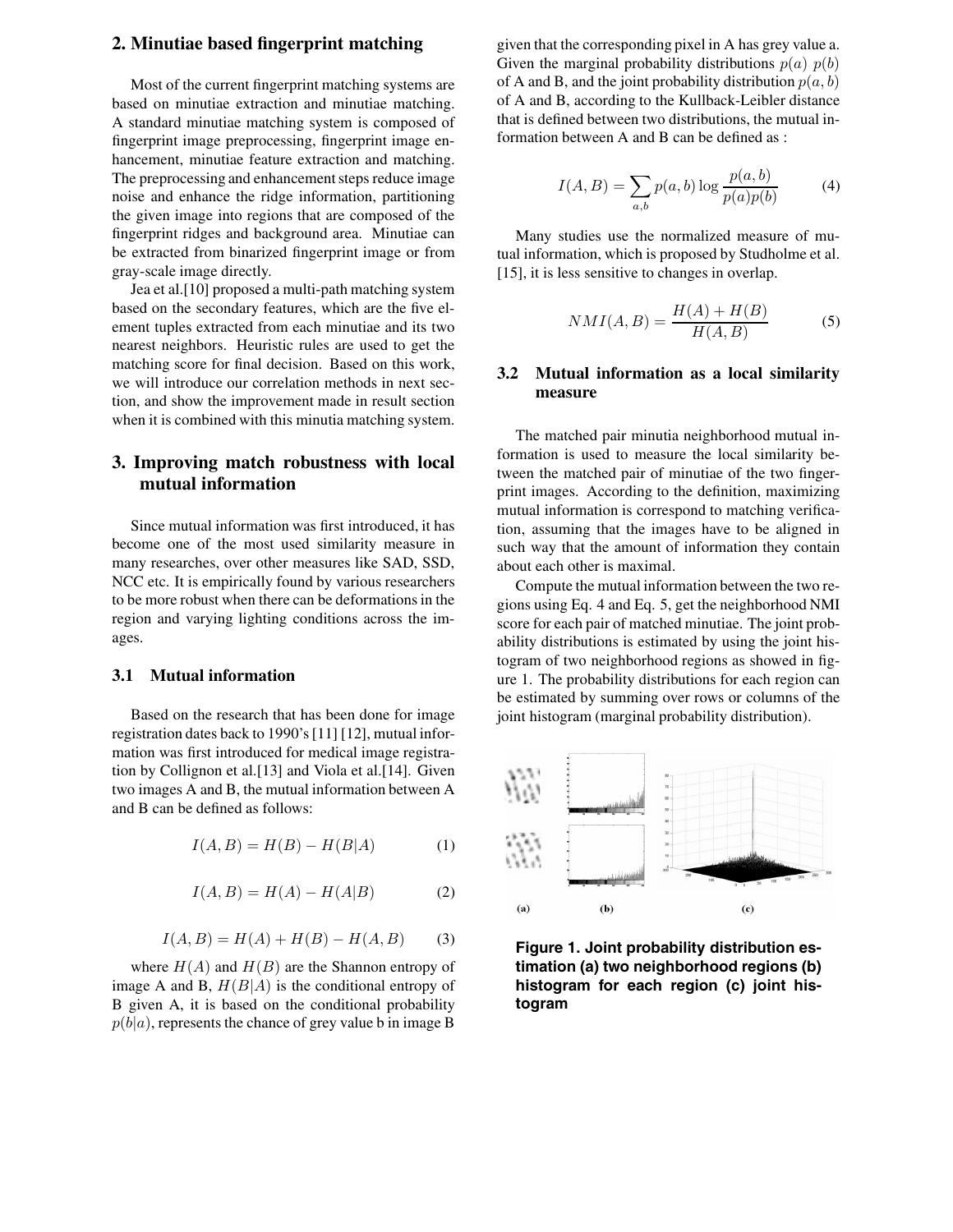The appropriate window size should be selected for calculating mutual information such that it is large enough to contain statistical information to measure similarity between two regions, while it should be small enough to avoid including too much local deformation. By experimenting on some training data, we select a neighborhood of 31\*31 region around the minutiae.

Due the the various minutia extraction processes, the exact location of the minutiae point will not always be extracted, therefor, the exact alignment between two matched minutia points at pixel level will not always hold. To achieve a more reliable mutual information based on such minutia pairs, we implement a local search for maximizing local mutual information. For each pair of matched minutiae, we get described neighborhood region mutual information scores and the median of these scores is taken as final minutia neighborhood similarity.

#### **4. Score combination**

Data fusion is necessary for decision making. When the minutia based matching result and the local mutual information are considered, we will have a better evaluation of how well two fingerprints match with each other. There are various rules for combining scores, in this study, we use simple product rule to generate final matching scores. As mentioned before, minutia based matching considers the match of global minutia distribution pattern, mutual information score gives a measure of how well the match is in the local and semi-global level of the similarity between two fingerprints. Different combination methods will give us different explanation at certain level. For example, when the number of matched minutiae pairs (minutiae score) is multiplied with neighborhood mutual information, it gives the simple sum of correlations of matching minutiae pairs, this sum represents a composite of evidences collected for all matching minutiae pairs.

## **5. Experiments and results**

FVC2002 DB1 and DB3 are used as experimental set for the algorithm we proposed, the general image qualities are quite different. Each database contains 8 impressions is 110 fingers(880 fingerprints in all). For genuine match tests, each sample is matched against the remaining samples of the same finger to compute the false rejection rate - FRR. If the matching g against h is performed, the symmetric one (i.e.,  $h$  against  $q$ ) is not executed to avoid correlation. The total number of genuine tests (in case no enrollment rejections occur) is:

 $((8*7)/2) * 100 = 2,800$ . For impostor match tests, the first sample of each finger is matched against the first sample of the remaining fingers to compute the false acceptance rate - FAR. If the matching  $q$  against  $h$  is performed, the symmetric one (i.e.,  $h$  against  $q$ ) is not executed to avoid correlation. The total number of false acceptance tests (in case no enrollment rejections occur) is:  $((100*99) / 2) = 4,950$ . In the experiment, we randomly choose 1000 genuine matches and 1000 impostor matches from above test set from each database. Note that the scores are computed only for hypothesized matched and aligned minutiae.



**Figure 2. ROC curves of different score combinations of DB1 data set. MS: Minutiae score. MI: neighborhood mutual information score. NH: Neighborhood correlation score. Combining rule: product rule.**

The ROC curves for both DB1 and DB3 and for product combination rule are showed in Figures 2 and 3. Note that we also included correlation coefficient as another similarity measure for the neighborhood matching from previous work [9]. The figures show that, when the minutiae matching score and neighborhood similarity score are combined, it gives improvement for the final matching decisions. Notice that although the FVC database is using same type of fingerprint enrollment sensor, mutual information should be more robust with respect to variations of illumination if different type of sensors are used for fingerprint enrollment.

## **6 Conclusion**

This paper proposed a fingerprint matching algorithm that incorporates minutia based matching method